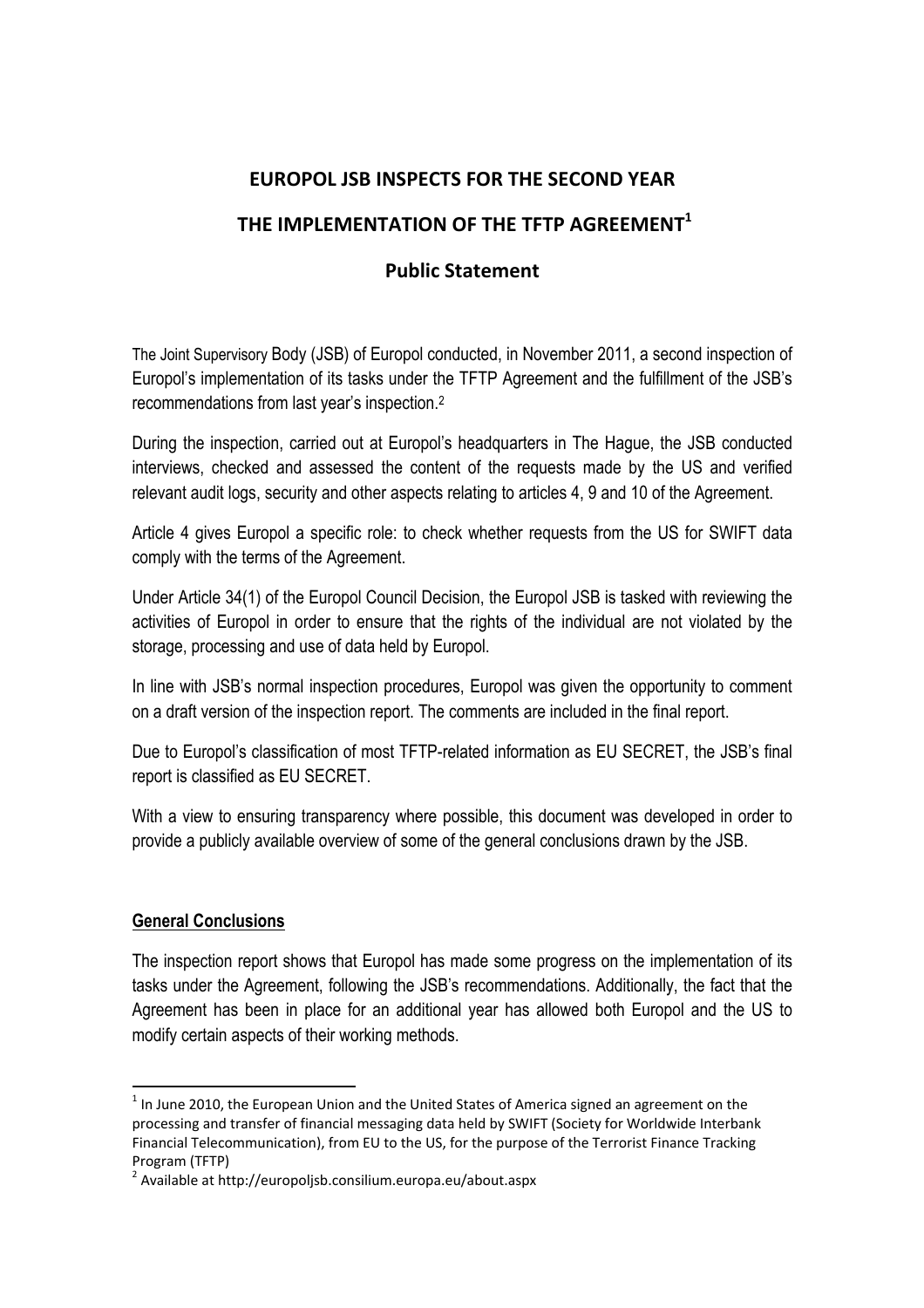Europol has maintained contacts with the US and organised various meetings with the JSB with a view to meeting the recommendations made by the JSB in the 2011 inspection report. The situation has improved in comparison to last year but there is still work to be done in a number of areas. This report makes recommendations aimed at addressing remaining shortcomings.

A positive procedural change is the implementation of a formal, specific role for the Data Protection Officer (DPO) regarding Article 4 requests. However, the DPO still uses the advice he provided in relation to the first request received as a basis for providing advice on all subsequent requests. This indicates that his previous advice has not been fully taken on board, which suggests that at least in some areas the DPO's concerns remain valid.

While some progress was noted regarding Article 4 requests, the JSB identified several key areas requiring further improvement to fully comply with the conditions laid down in the Agreement.

Europol has positively verified each request received to date. This means that SWIFT has provided the US with all the data requested since the Agreement entered into force.

In line with the provisions of the Agreement, Europol does not see or manage the SWIFT data or know the amount of data actually transferred. No information has been released by the US regarding the amount of data transferred.

Europol receives one request each month on average. Each request normally covers a period of one month in terms of time-span. The requests – when seen as a group – therefore essentially cover a continuous time-period.

To be clear, this means that one consequence of the Agreement, as it is currently being implemented, is that data relating to certain financial transactions are provided by the designated provider to the US for a time frame containing every single day of the year, year on year.

Each request specifies the geographical sphere and lists the required data categories. The JSB verified that the requests have a similar geographical scope, as acknowledged by Europol in a not[e3](#page-1-0) to the European Parliament.

If it is the case that - in reality – narrowing the requested time frame or not requesting certain countries/territories' cross border transfers data would be impractical given the nature of the program, this could indicate that it is not possible to fulfill all intended safeguards of Article 4.

The JSB confirmed that the amount of written information substantiating Article 4 requests has increased; however, lengthier requests *per se* are not enough to fulfill the JSB's recommendation that more detailed written information, specific to each request, must be provided to Europol, in order to better determine whether the US can justifiably request – and therefore receive – the data in question.

 $\overline{a}$ 

<span id="page-1-0"></span> $3$  Europol Activities in Relation to the TFTP Agreement Information note to the European Parliament, File no 2566‐566, 8 April 2011